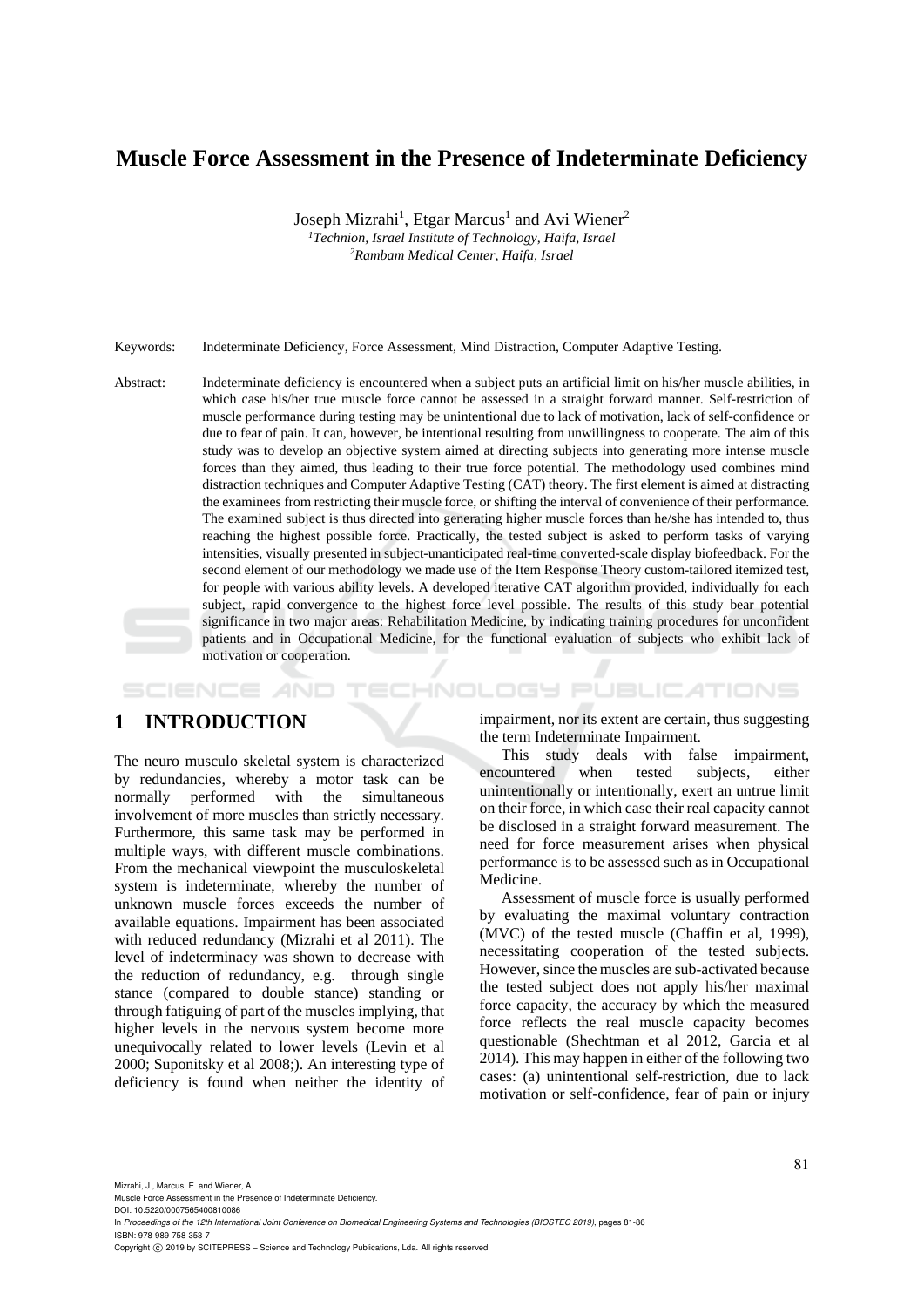(Sullivan et al. 2009), guarding; or (b) deliberate restriction, due to low, or no willingness to cooperate.

Muscle force malingering has been reported in the literature. Although there are no definite indications about the extent of malingering during physical functional assessment, reviewed studies have indicated that malingering does occur within the chronic pain setting, at the rate of 1.25-10.4% of chronic pain complaints (Fishbain et al 1999).

Here, we developed a Computer Adaptive Testing (CAT) system (Hambleton 2000; Hays et al. 2000), specially adapted for physical testing, and aimed at objectively evaluating muscle forces, in those cases where the muscles are sub-activated. Basically, CAT is based on modern testing theory to select the optimal next task to be administered based on the examinee's previous responses.

In addition, we established a computerized task algorithm, combined with real-time visual feed-back designed to distract the examinees' attention away from the actual testing objectives. We hypothesized that, by combining CAT principles and minddistraction techniques, it is possible to direct subjects into generating a greater sub-maximal force than they intended (Sullivan et al. 2009; Wiener et al 2007). In this way, it was expected that a more objective MVC can achieved from the tested subject (closer to the real capacity of the muscle), which is less dependent on the level of cooperation of the participating subjects in the testing procedure. The results of this study bear potential significance in two major areas: Rehabilitation Medicine, by indicating training procedures for unconfident patients and, in Occupational Medicine, for the functional evaluation of subjects who exhibit lack of motivation or cooperation.

### **2 MATERIALS AND METHODS**

#### **2.1 Apparatus**

Muscle forces were measured through the corresponding joint torques. Two experimental systems were thus designed to measure the torques during isometric extension efforts of the knee, or during isometric flexion of the elbow. The systems were adjustable with restraints on which the volunteer subjects were seated during testing (Fig. 1). Data acquisition was made by sampling the force from the transducer at 200 Hz into an A/D acquisition card and a Lab-View interface (National Instruments Corporation, Austin, TX).

#### **2.2 Procedure**

The concept of CAT combined with mind distraction was tested on a group of 11 able-bodied female subjects, aged 26.2 (1.6) years, who were instructed to cooperate in fulfilling the testing instructions, as described in Table 1.

First, the examinee was asked to exert the highest isometric force, denoted as the initial maximal voluntary contraction (MVCi). This was repeated three times with an interval time of 10 min for averaging the actual MVCi. It was assumed that, since the subjects were cooperative, the measured MVCi was representative of the true initial maximal voluntary contraction. Thus, except for adjustment due to possible existence of fatigue, the individual MVCi could be used as a reliable measure for force normalization.

Table 1: Summary of the Testing protocol, indicating subject cooperativity.

| Exert MVC                 | Subject cooperates                                                              |  |  |
|---------------------------|---------------------------------------------------------------------------------|--|--|
| Training to memorize Fssl | Subject cooperates                                                              |  |  |
| CAT tests                 | Subject does not obey<br>task, but instead observes<br>his/her force limit Fssl |  |  |
| Post-test MVC             | Subject cooperates                                                              |  |  |
| Repeatability of Fssl     | Subject cooperates                                                              |  |  |

Thereafter, each tested subject was trained to set and memorize a self-selected force limit Fssl (usually near 20–50% his/her MVCi). The training process was made with real-scale feedback, as displayed on a monitor and was not limited in time. Training was terminated when the examinee felt confident in being able to memorize his/her Fssl, which usually corresponded to force reproducibility of better than 5% of the selected Fssl. This memorized force (force or joint memory) was later used by each subject to apply force restriction irrespective of the force being instructed to apply in the testing algorithm. It should be noted that successfully memorizing this limit force and observing the limit was essential for indicating whether the testing algorithm was capable of distracting the tested subject to higher forces.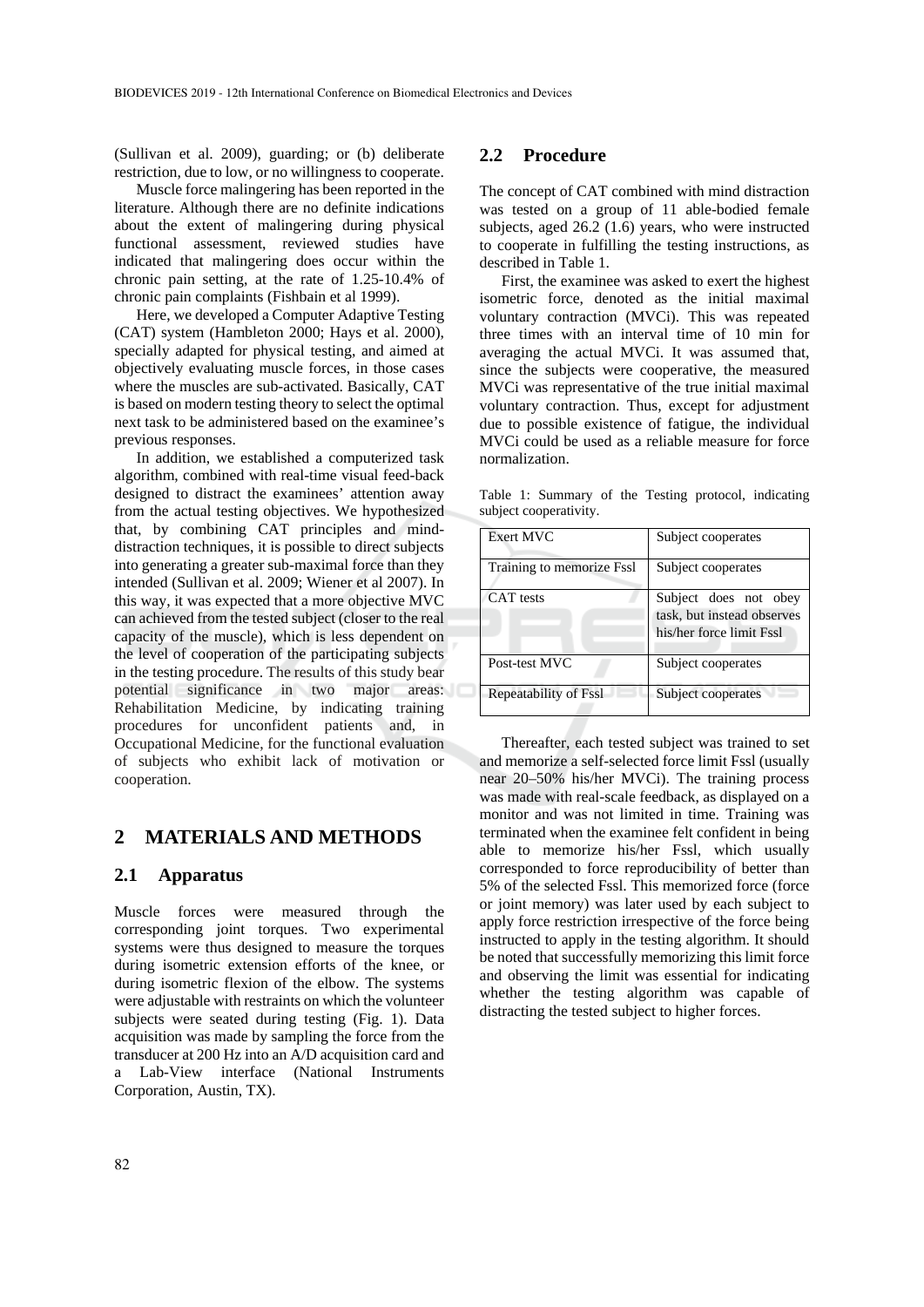

Figure 1: Isometric testing apparatus: top, for knee extensors; bottom for elbow flexors. Experimental features include, among others, dual visual screens and EMG electrodes.

#### **2.3 CAT Testing Algorithm**

The CAT phase consisted of two different tests: The algorithm-test and, the repeatability-test. The algorithm-test was designed to verify whether the CAT system could cause the examinee to unintentionally exert a higher force than he/she intended to. We developed an algorithm aimed to distract the examinee's attention from the objective of keeping steady the memorized limit force on each new task. For this purpose, the algorithm consisted of two scales to describe the examinee's effort. A real scale was displayed on the operator screen monitor and a false (converted) scale was displayed on the examinee's (apparent) screen monitor (Fig. 1, top).

The examinee was asked to perform a forceapplication task which, on the operator monitor was displayed in MVC percentage units (real force). This was indicated on the screen by means of two horizontal parallel "target lines" between which the force should be aimed. On the examinee's monitor, this same task (apparent force) was represented in a converted scale. The scaling (or distraction) factor SF is defined as Apparent Force / Real Force. During task performance, the examinee was reminded not to exceed his/her self-selected limit force (Fssl).

For each testing cycle, a baseline mission was set and, every task was considered to be equal 100%, 50% or 150% of this baseline according to the difficulty level set by the force target factor (FTF).

On the operator screen, the real Ftarget force was displayed. On the examinee's screen the task was represented as the product of the target force, the scaling factor (SF, or distraction factor) and the force target factor (FTF). Values of SF, and FTF in a cycle are given in Table 2. **EXAMPLE** 

Table 2: Values of SF and FTF for every task, in a one complete cycle.

|      | One Task cycle |  |  |  |  |  |
|------|----------------|--|--|--|--|--|
| Task |                |  |  |  |  |  |
|      |                |  |  |  |  |  |
|      |                |  |  |  |  |  |

The operator terminated the algorithm test when the examinee exerted a significantly higher force than his/her self-selected limit force, or after completion of two cycles.

## **2.4 Adjustment for Muscle Fatigue**

After completion of the CAT, the maximal voluntary contraction was measured again to verify whether the muscle had undergone fatigue during the test (final, MVCf). This was repeated three times and the average was taken to represent the actual MVCf. Thus, the true final maximal voluntary contraction MVCf, provided a correction for MVCi due to the possible development of muscle fatigue during the test. The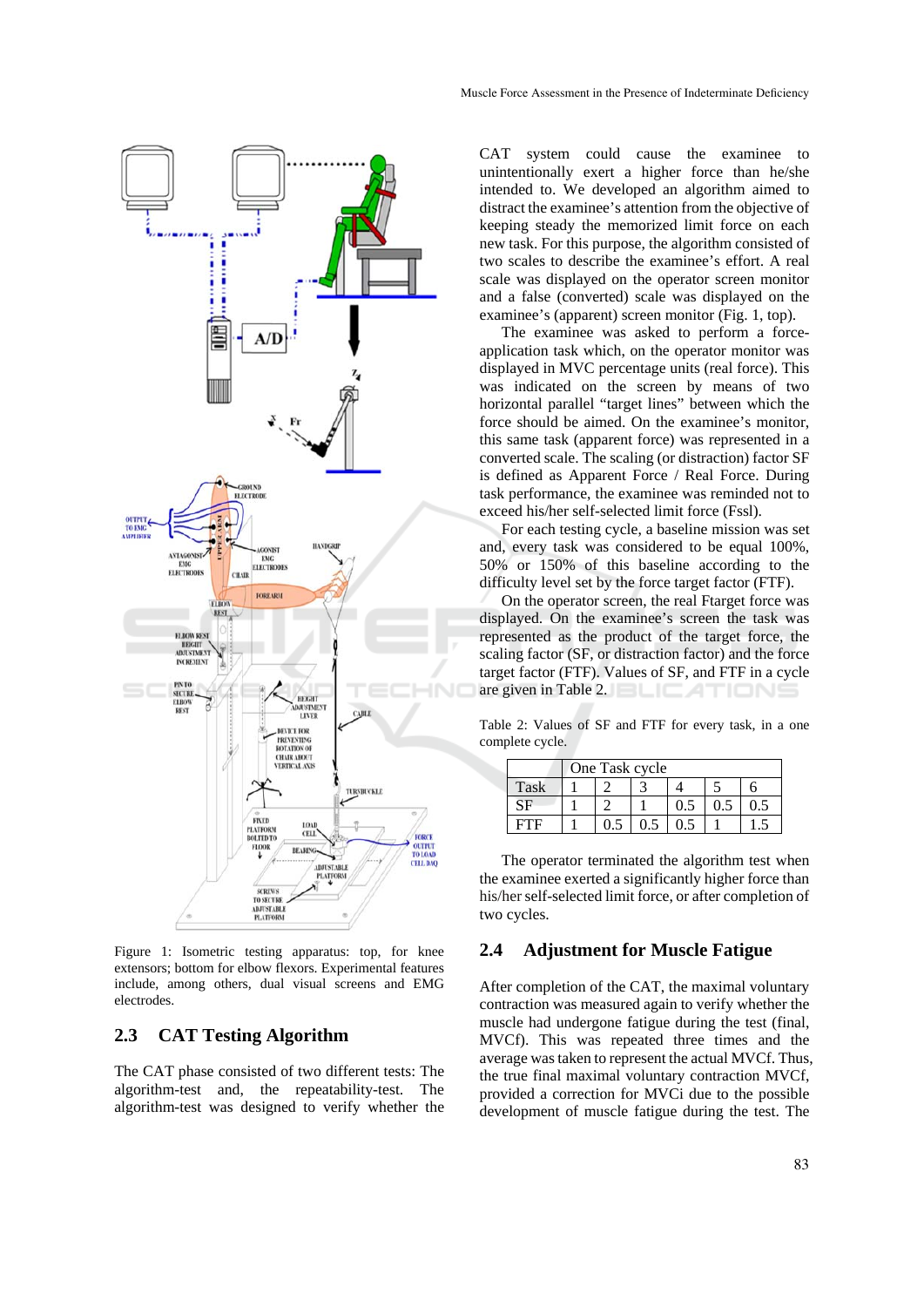values of MVCf and MVCi were used to linearly interpolate MVCtask, corresponding to each actual task and to which the force values were normalized during the test.

#### **2.5 Repeatability of Joint Memory**

Repeatability of joint memory was tested one week after the CAT with similar number of cycles and testing durations as in the CAT. Its purpose was to confirm the subject's ability to remember her Fssl.

## **3 RESULTS**

A typical force-task during a complete test cycle is shown in Fig. 2. The memorized force limit (0.4 MVC, in this case) is displayed by the horizontal line. It is noted that the task intensities generated by the



Figure 2: Force tasks in complete cycle (36 tests) for subject 10 (with Fssl at 0.4 MVC, shown as a horizontal line). Note the zigzag effect of the algorithm on the task intensity between the tasks. This effect is added to the distraction effect caused on the subject's screen. Force results are shown: without fatigue adjustment (o) and with fatigue adjustment (x).

CAT algorithm demonstrate a zigzag pattern. The tested subject obtains these tasks on his/her screen in a false (converted) scale, thus distracting him/her from the real task, resulting in producing higher forces than he/she meant to.

Fig. 3 demonstrates the force output for one subject, as obtained using the CAT in a complete cycle (top), as compared to the force output during the repeatability test. The force values at the initial and final ends of the test were normalized by using the respective MVC values. For any intermediate task, the MVC was interpolated. In the CAT (upper panel)

the examinee's performance was characterized by oscillations of the exerted forces below and over Fssl. The applied force eventually reached a magnitude of as high as 2.34 Fssl (score of the CAT). However, in the repeatability test (lower panel), the fluctuations around the level of Fssl were smaller compared to the CAT with a maximum score of 1.88 Fssl. Thus, the testing algorithm was successful in 'tricking' subject 5 and a higher force was obtained despite her attempts to maintain the memorized force Fssl.

Summary of the scores, for the CAT and for the repeatability tests, for all the subjects, is presented in Table 3. The mean score values of the CAT and the repeatability tests for all the participants were 1.995 Fssl and 1.554 Fssl, respectively, with a statistically significant difference ( $p < 0.05$ ) between them. Ten out of the eleven subjects rendered a higher force than intended by their self-imposed limit.



Figure 3: Force applied (normalized to base-line force Fbl): comparison between CAT and repeatability tests (subject 5). The value of Fssl was in this case 0.3 MVCi. Test score denotes the highest force value attained during the test (CAT, or repeatability).

## **4 DISCUSSION**

Accurate functional testing and physical measurement is important for the objective diagnosis of physical impairment. This however is being prevented whenever the tested subject sets an artificial upper limit on his/her muscle force, resulting in sub-activation of the muscle. The true force capacity cannot in this case be assessed or utilized in a straight forward manner. In this study a model of able-bodied subjects served to simulate muscle sub-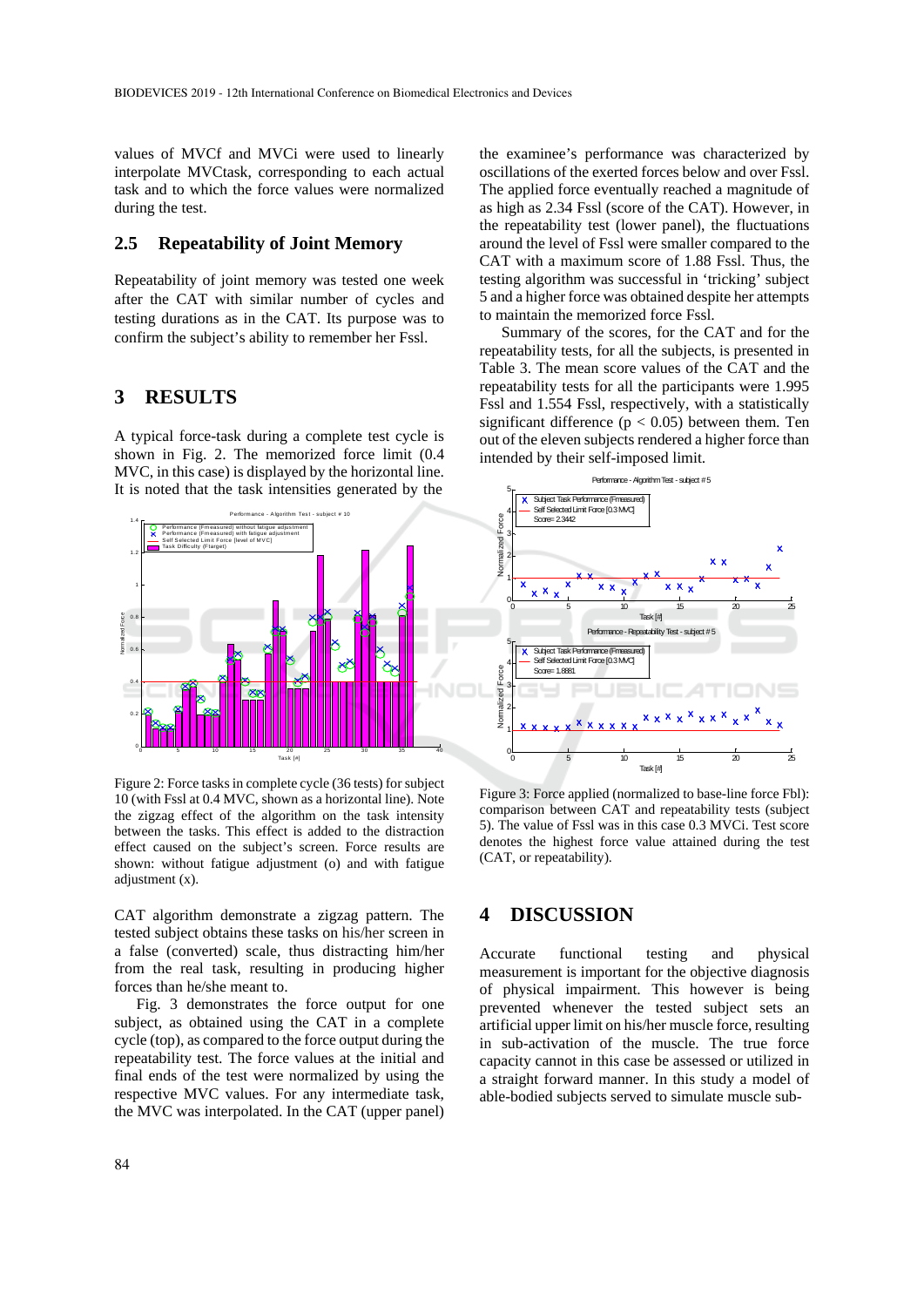| Subject #    | <b>CAT Algorithm</b> | Repeatability |
|--------------|----------------------|---------------|
|              | 1.979                | 1.403         |
| 2            | 2.089                | 1.183         |
| 3            | 2.436                | 2.674         |
| 4            | 0.957                | 0.954         |
| 5            | 2.344                | 1.888         |
| 6            | 1.385                | 1.155         |
| 7            | 2.027                | 1.552         |
| 8            | 3.193                | 1.742         |
| 9            | 1.850                | 1.590         |
| 10           | 2.458                | 1.672         |
| 11           | 1.225                | 1.279         |
| Average (SD) | 1.995(0.64)          | 1.554(0.47)   |

Table 3: Results of algorithm and repeatability tests for all subjects.

activation. These subjects were trained to memorize a certain sub-maximal force in their muscle (via its corresponding joint). In subsequent force tasks, each subject was instructed to watch that during task performance his/her memorized force is not exceeded. The force tasks were within a series of tests combining CAT and mind distraction. The former element was based on IRT (item response theory), a custom-tailored itemized test based on probability of a favourable outcome for people of various ability levels, and testing was done in iterative steps taking into account the subjects abilities and task scores. The second element, mind distraction, was designed to distracting the examinee from restricting his/her muscle force, or shifting the interval of convenience of his/her performance, so as to direct him/her into generating higher muscle forces than he/she has intended to, and thus reaching the highest forces possible for this subject. The results demonstrated that in 10 of the 11 tested subjects the algorithm was successful in revealing higher forces in knee extensors than intended by the tested subjects. The tests should be extended to elbow flexors as well. These results can serve as an encouragement to apply the method described to populations of subjects characterized by muscle sub-activation, either from unintentional or intentional reasons.

Unintentional muscle sub-activation may be due to lack of motivation, lack of self-confidence, or fear of pain, such as may take place after trauma, injury or surgery and involving time periods of recovery and rehabilitation. Intentional sub-activation is encountered when the tested subject declines to revealing his/her muscle force potential within his/her overall physical functioning and resulting in lack of willingness to cooperate.

The significance of revealing the true muscle force potential is thus clear: In rehabilitation medicine, Increased rehabilitation and treatment progress and efficiency, design and assessment of suitable treatment plan and increased self-esteem of the patient, decreased burden on patients; In occupational medicine, better functional assessment and return to employment, decreased cost to patients, treatment facilities, and insurance companies. Future work should extend the suggested method to these populations.

## **REFERENCES**

- Chaffin, D.B.; Andersson, G.B.J. and Martin, B.J. (1999) Occupational biomechanics. 3rd ed. New York: John Wiley & Sons, pp. 91–130.
- Fishbain, D. A., Cutler, R.; Rosomoff, H. L. and Rosomoff, R. S. (1999). Chronic Pain Disability Exaggeration/Malingering and Submaximal Effort Research, Review, *The Clinical Journal of Pain* 15(4): 244-274.
- García, D.V., Dierckx, R. A., Otte, A. and Holstege, Gert 2014. Whiplash, real or not Real? A review and new concept. In: *PET and SPECT in Neurology*. Springer, Berlin Heidelberg, pp 947-963.
- Hambleton, R. K. (2000). Emergence of item response modeling in instrument development and data analysis. *Med Care* 38:II: 60-65.
- Hays, R. D., Morales, L. S. and Reise, S. P. (2000). Item response theory and health outcomes measurement in the 21st century. *Med Care* 38:II: 28-42.
- Levin, O.; Mizrahi, J.; Adam, D., Verbitsky, O. and Isakov, E. (2000). On the Correlation Between Force Plate Data and EMG in Various Standing Conditions, In: *Proceedings of the Fifth Annual Conference of the International Functional Electrical Stimulation Society*, T. Sinkjaer, D. Popovic & J.J. Struijk (Eds), pp. 47–50, Center for Sensory- Motor Interaction, Aalborg University, Denmark,. June 18–24, 2000.
- Mizrahi, J. (2011). The Role of Electromyograms in Resolving Musculoskeletal Interactions in Able-bodied and Disabled Human Individuals, In: *Advances in Applied Electromyography*, Ed. Joseph Mizrahi, InTech, (ISBN 978-953-307-382-8), pp 3-24.
- Shechtman, O.; Sindhu, B.S. and Davenport, P.W (2012). Using the "Visual Target Grip Test" to Identify Sincerity of Effort during Grip Strength Testing, *Journal of Hand Therapy* 25(3): 320-329.
- Sullivan, M., Tanzer, M., Stanish, W., Fallaha, M., Keefe, F. J., Simmonds, M. and Dunbar, M. (2009). Psychological determinants of problematic outcomes following Total Knee Arthroplasty. *Pain* 143:123-129.
- Suponitsky, Y., Verbitsky, O., Peled, E., and Mizrahi J. (2008). Effect of Selective Fatiguing of the Shank Muscles on Single-Leg-Standing Sway, *J. Electromyography and Kinesiology*, 18:682-689.